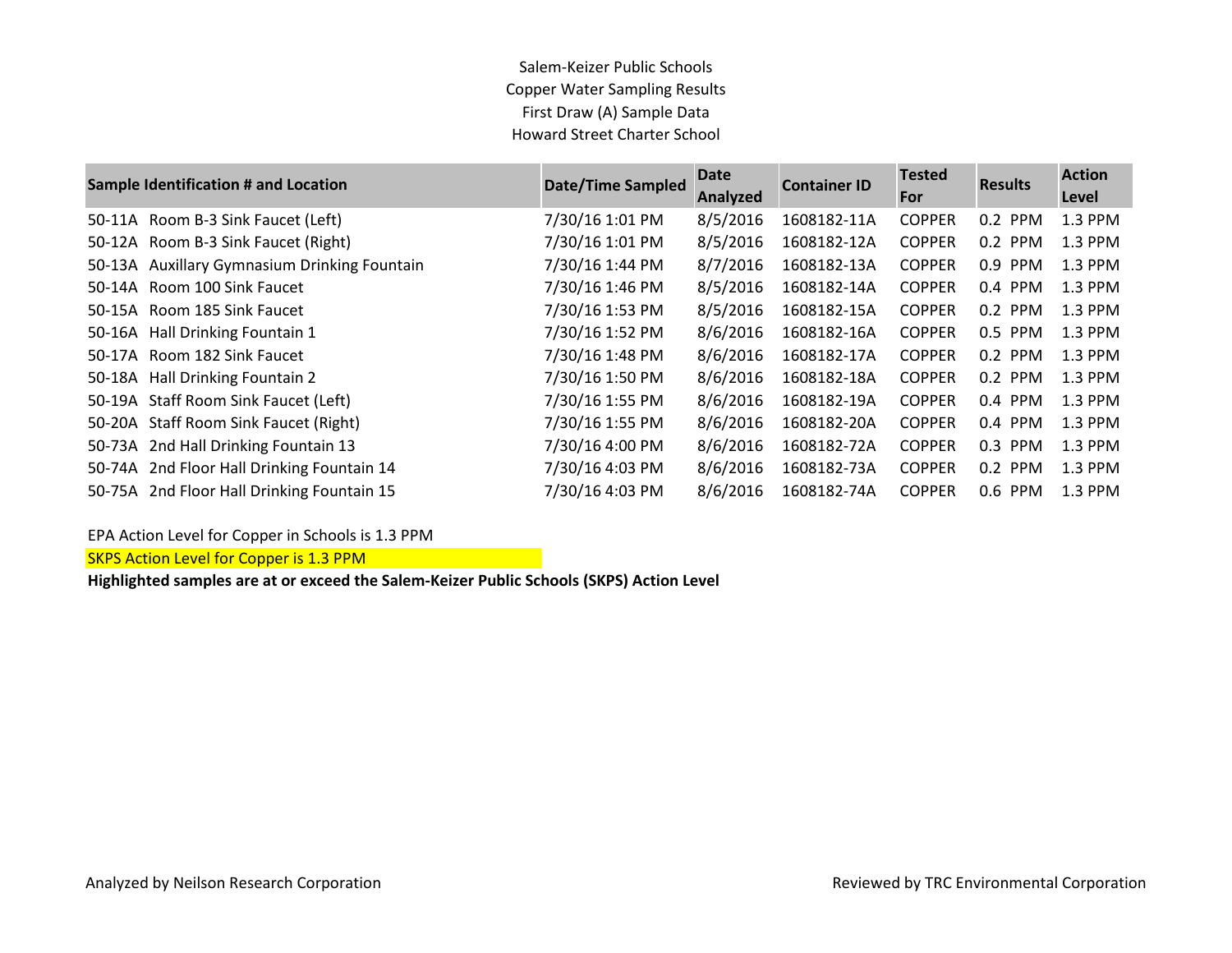Salem-Keizer Public Schools Copper Water Sampling Results First Draw (A) Sample Data Howard Street Charter School

| Sample Identification # and Location |                                                 | Date/Time<br><b>Sampled</b> | Date<br><b>Analyzed</b> | Container ID | <b>Tested</b><br><b>For</b> | <b>Results</b> |  | <b>Action</b><br>Level |
|--------------------------------------|-------------------------------------------------|-----------------------------|-------------------------|--------------|-----------------------------|----------------|--|------------------------|
|                                      | <b>50-21A</b> Auditorium Hall Drinking Fountain | 9/29/2016 5:21              | 10/4/2016 59450         |              | <b>COPPER</b>               |                |  | 141.5 PPM 1.3 PPM      |

EPA Action Level for Copper in Schools is 1.3 PPM

SKPS Action Level for Copper is 1.3 PPM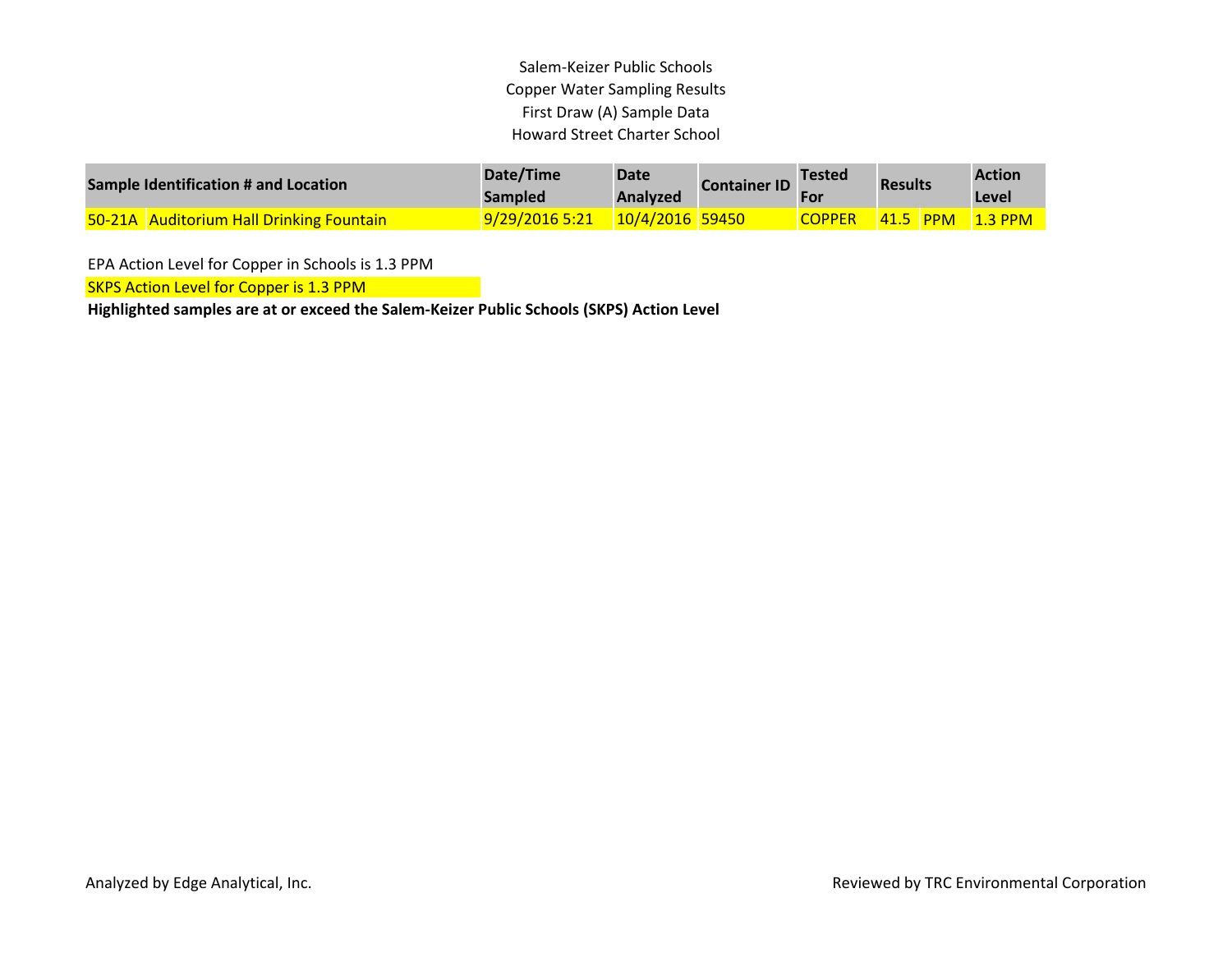## Salem-Keizer Public Schools Copper Water Sampling Results Flushed (B) Sample Data Howard Street Charter School

| Sample Identification # and Location     | Date/Time<br><b>Sampled</b> | Date<br>Analyzed | <b>Container ID</b> | <b>Tested</b><br>For | <b>Results</b> | <b>Action</b><br>Level |
|------------------------------------------|-----------------------------|------------------|---------------------|----------------------|----------------|------------------------|
| 50-21B Auditorium Hall Drinking Fountain | 9/29/2016 5:22              | 10/18/2016 63611 |                     | <b>COPPER</b>        | 1.0 PPM        | 1.3 PPM                |

EPA Action Level for Copper in Schools is 1.3 PPM

SKPS Action Level for Copper is 1.3 PPM